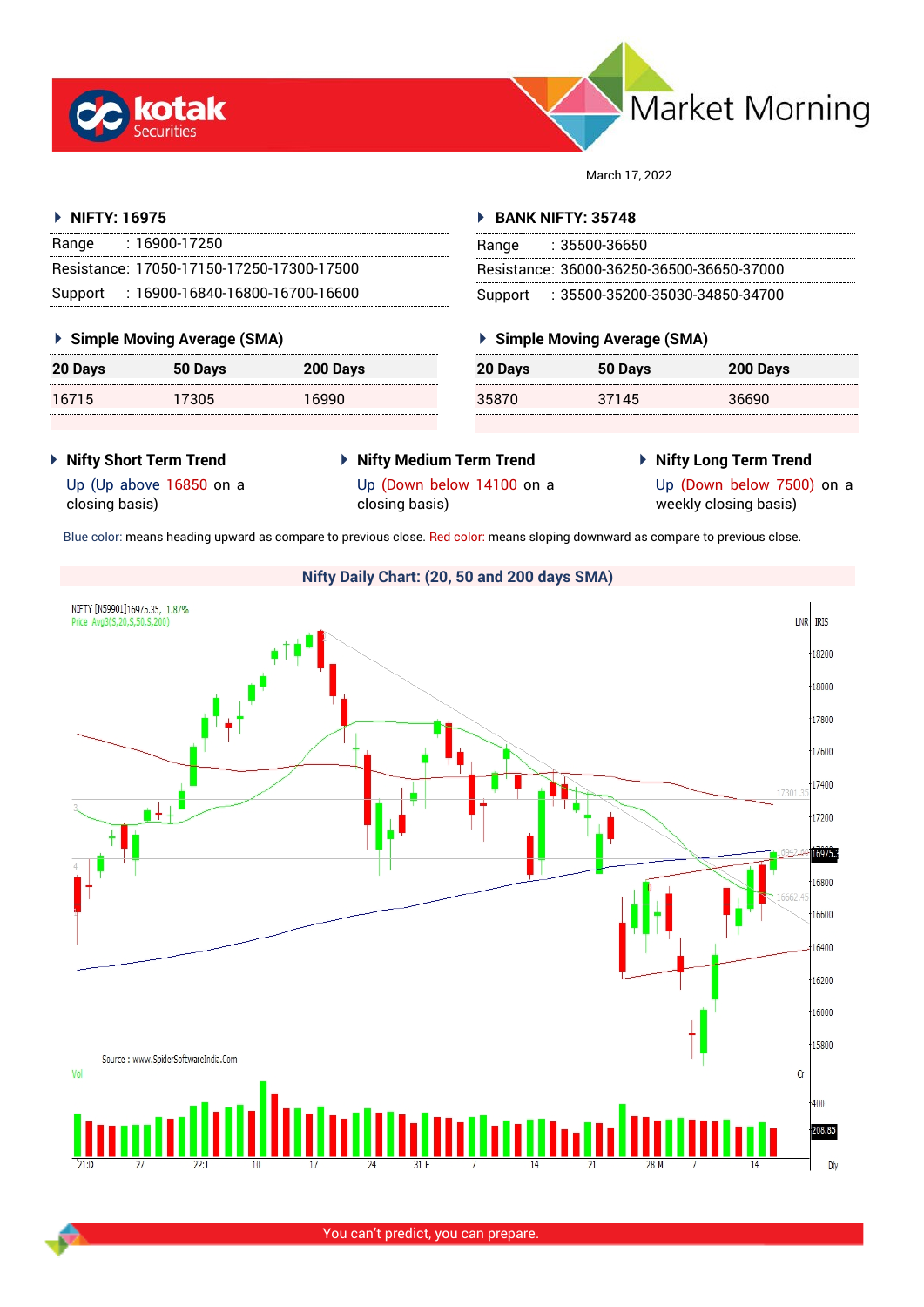#### **Market Analysis**

was up by 1039 points. After Tuesday's sharp intraday price correction, on Wednesday the index opened with a **Nifty/Sensex Daily View:** On Wednesday, the benchmark indices the Nifty gained 312 points while the Sensex gap and reclaimed the level of 16900/56700. Post gap up the opening entire day it hovered between 16850- 16940/56400-56700, but in the last hour of trade, it successfully clears the intraday resistance of 16950/56700 and succeeds to close above the same, which is broadly positive. Among sectors, almost all the major sectoral indices traded in the green but the Reality index outperformed, rallied over 3 per cent. Technically, on intraday charts, the index maintains higher high and higher low formation and now, heading towards 17250/57400 and 17300/57600 where the 50 days SMA is placed. The Bank Nifty could hit the levels of 36650/37000, where it has a resistance of 200 days and 50 days SMA respectively.

Our focus should be on Financials, Technology and Auto companies.

Our strategy should be to take profit by trading long positions between the 17250/17300 levels. During the day, 17160/17100 will be the major support for the market and there we should be buyers on the index with an intraday view.

Above the level of 17300 Nifty may gradually move towards the level of 17500, however, due to the long weekend, we can see the market consolidating between the level of 17100 and 17300.

## **RATING SCALE (PRIVATE CLIENT GROUP)**

limit your losses.

**BUY** – A condition that indicates a good time to buy a stock. The exact circumstances of the signal will be determined by the indicator that an analyst is using. **SELL** – A condition that indicates a good time to sell a stock. The exact circumstances of the signal will be determined by the indicator that an analyst is using. **Stop Loss Order** – An instruction to the broker to buy or sell stock when it trades beyond a specified price. They serve to either protect your profits or

#### **FUNDAMENTAL RESEARCH TEAM (PRIVATE CLIENT GROUP)**

Head of Research Auto & Auto Ancillary Transportation, Paints, FMCG Banking & Finance [shrikant.chouhan@kotak.com](mailto:shrikant.chouhan@kotak.com) arun.agarwal@kotak.com agarwal.amit@kotak.com Hemali.Dhame@kotak.com

**Jatin Damania Purvi Shah Rini Mehta K. Kathirvelu** Metals & Mining, Midcap Pharmaceuticals Research Associate Support Executive jatin.damania@kotak.com [purvi.shah@kotak.com](mailto:purvi.shah@kotak.com) rini.mehta@kotak.com [k.kathirvelu@kotak.com](mailto:k.kathirvelu@kotak.com) +91 22 6218 6440 +91 22 6218 6432 +91 80801 97299 +91 22 6218 6427

**Sumit Pokharna** Pankaj Kumar

Oil and Gas, Information Tech Construction, Capital Goods & Midcaps sumit.pokharna@kotak.com pankajr.kumar@kotak.com +91 22 6218 6438 +91 22 6218 6434

**Shrikant Chouhan Arun Agarwal Amit Agarwal, CFA Hemali Dhame** +91 22 6218 5408 +91 22 6218 6443 +91 22 6218 6439 +91 22 6218 6433

**TECHNICAL RESEARCH TEAM (PRIVATE CLIENT GROUP)**

**Shrikant Chouhan Amol Athawale Sayed Haider**

[shrikant.chouhan@kotak.com](mailto:shrikant.chouhan@kotak.com) [amol.athawale@kotak.com](mailto:amol.athawale@kotak.com) Research Associate +91 22 6218 5408 +91 20 6620 3350 [sayed.haider@kotak.com](mailto:sayed.haider@kotak.com)

+91 22 62185498

# **DERIVATIVES RESEARCH TEAM (PRIVATE CLIENT GROUP)**

+91 79 6607 2231 +91 22 6218 5497 +91 33 6615 6273

**Sahaj Agrawal Prashanth Lalu Prasenjit Biswas, CMT, CFTe** [sahaj.agrawal@kotak.com](mailto:sahaj.agrawal@kotak.com) [prashanth.lalu@kotak.com](mailto:prashanth.lalu@kotak.com) [prasenjit.biswas@kotak.com](mailto:prasenjit.biswas@kotak.com)